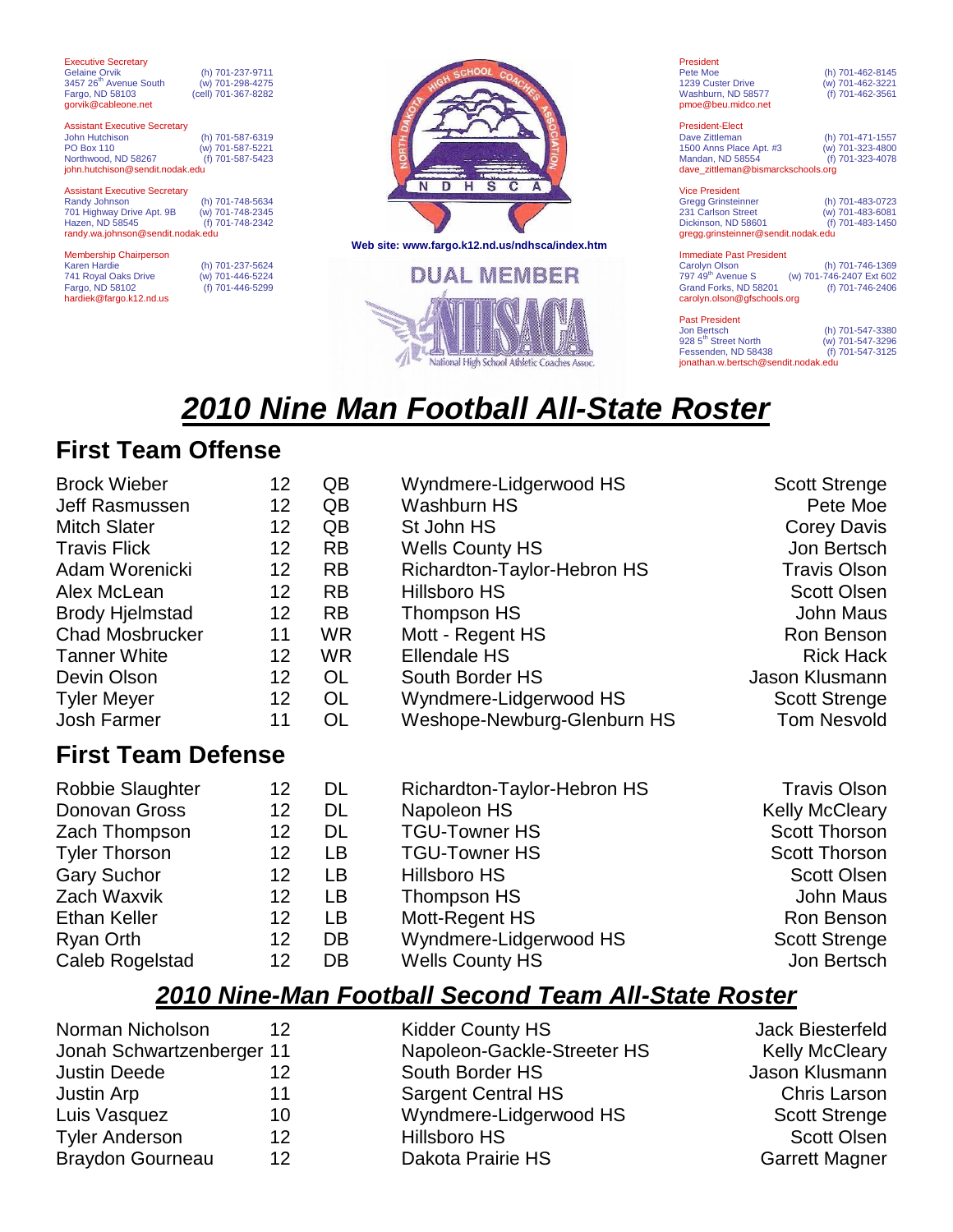| <b>Executive Secretary</b><br><b>Gelaine Orvik</b><br>(h) 701-237-9711<br>3457 26 <sup>th</sup> Avenue South<br>(w) 701-298-4275<br>Fargo, ND 58103<br>(cell) 701-367-8282<br>gorvik@cableone.net      |                                                                      |
|--------------------------------------------------------------------------------------------------------------------------------------------------------------------------------------------------------|----------------------------------------------------------------------|
| <b>Assistant Executive Secretary</b><br>John Hutchison<br>(h) 701-587-6319<br><b>PO Box 110</b><br>(w) 701-587-5221<br>Northwood, ND 58267<br>(f) 701-587-5423<br>john.hutchison@sendit.nodak.edu      |                                                                      |
| <b>Assistant Executive Secretary</b><br>Randy Johnson<br>(h) 701-748-5634<br>701 Highway Drive Apt. 9B<br>(w) 701-748-2345<br>Hazen, ND 58545<br>(f) 701-748-2342<br>randy.wa.johnson@sendit.nodak.edu |                                                                      |
| <b>Membership Chairperson</b><br><b>Karen Hardie</b><br>(h) 701-237-5624<br>741 Royal Oaks Drive<br>(w) 701-446-5224<br>Fargo, ND 58102<br>(f) 701-446-5299                                            | Web site: www.fargo.k12.nd.us/ndhsca/index.htm<br><b>DUAL MEMBER</b> |
| hardiek@fargo.k12.nd.us                                                                                                                                                                                | <b>Collection Second Collection Collection Collection</b>            |



| President          |                  |
|--------------------|------------------|
| Pete Moe           | (h) 701-462-8145 |
| 1239 Custer Drive  | (w) 701-462-3221 |
| Washburn, ND 58577 | (f) 701-462-3561 |
| pmoe@beu.midco.net |                  |

President-Elect Dave Zittleman (h) 701-471-1557<br>1500 Anns Place Apt. #3 (w) 701-323-4800 1500 Anns Place Apt. #3 (w) 701-323-4800<br>Mandan, ND 58554 (f) 701-323-4078 Mandan, ND 58554 dave\_zittleman@bismarckschools.org

| <b>Vice President</b>               |                  |  |
|-------------------------------------|------------------|--|
| <b>Gregg Grinsteinner</b>           | (h) 701-483-0723 |  |
| 231 Carlson Street                  | (w) 701-483-6081 |  |
| Dickinson, ND 58601                 | (f) 701-483-1450 |  |
| gregg.grinsteinner@sendit.nodak.edu |                  |  |

Immediate Past President Carolyn Olson (h) 701-746-1369 797 49th Avenue S (w) 701-746-2407 Ext 602 Grand Forks, ND 58201 (f) 701-746-2406 carolyn.olson@gfschools.org

| <b>Past President</b>               |                  |  |
|-------------------------------------|------------------|--|
| Jon Bertsch                         | (h) 701-547-3380 |  |
| 928 5 <sup>th</sup> Street North    | (w) 701-547-3296 |  |
| Fessenden, ND 58438                 | (f) 701-547-3125 |  |
| jonathan.w.bertsch@sendit.nodak.edu |                  |  |

## *2010 Nine-Man Football Second Team All-State Roster (continued)*

| <b>Brett Dalzell</b>   | 12                | North Border HS              | Jeff Carpenter        |
|------------------------|-------------------|------------------------------|-----------------------|
| <b>Keaton Hanevold</b> | 12                | Thompson HS                  | John Maus             |
| <b>Matt Swanson</b>    | 12                | North Star HS                | Bryan Haugen          |
| <b>Chris Hoff</b>      | 12                | <b>Wells County HS</b>       | Jon Bertsch           |
| <b>Brady Langan</b>    | 12                | St. John HS                  | Corey Davis           |
| Jace Stenson           | 12                | <b>Divide County HS</b>      | Nate Nelson/Bob Brown |
| <b>Austin Larsen</b>   | 12                | <b>Surrey HS</b>             | Lyall Krueger         |
| <b>Brandon Brodehl</b> | 12                | Westhope-Newburg-Glenburn HS | <b>Tom Nesvold</b>    |
| Aaron Keller           | $12 \overline{ }$ | Mott-Regent HS               | Ron Benson            |
| Jesse Erickson         | 12                | Mott-Regent HS               | Ron Benson            |
| <b>Sean Elkins</b>     | 11                | Richardton-Taylor-Hebron HS  | <b>Travis Olson</b>   |
| Jeff Illies            | 10                | Wyndmere-Lidgerwood HS       | <b>Scott Strenge</b>  |
| <b>Tanner Wolter</b>   | 12                | Divide County HS             | Nate Nelson/Bob Brown |
| <b>Seth Anderson</b>   | 11                | St John HS                   | Corey Davis           |
| Adam Held              | 12                | <b>North Star HS</b>         | Bryan Haugen          |

### *2010 NDHSCA-POWERade Nine-Man Football Outstanding Senior:*  **Alex McLean; Hillsboro High School**

*2010 NDHSCA Nine-Man Football Coach of the Year:* **Jon Bertsch; Wells County High School**